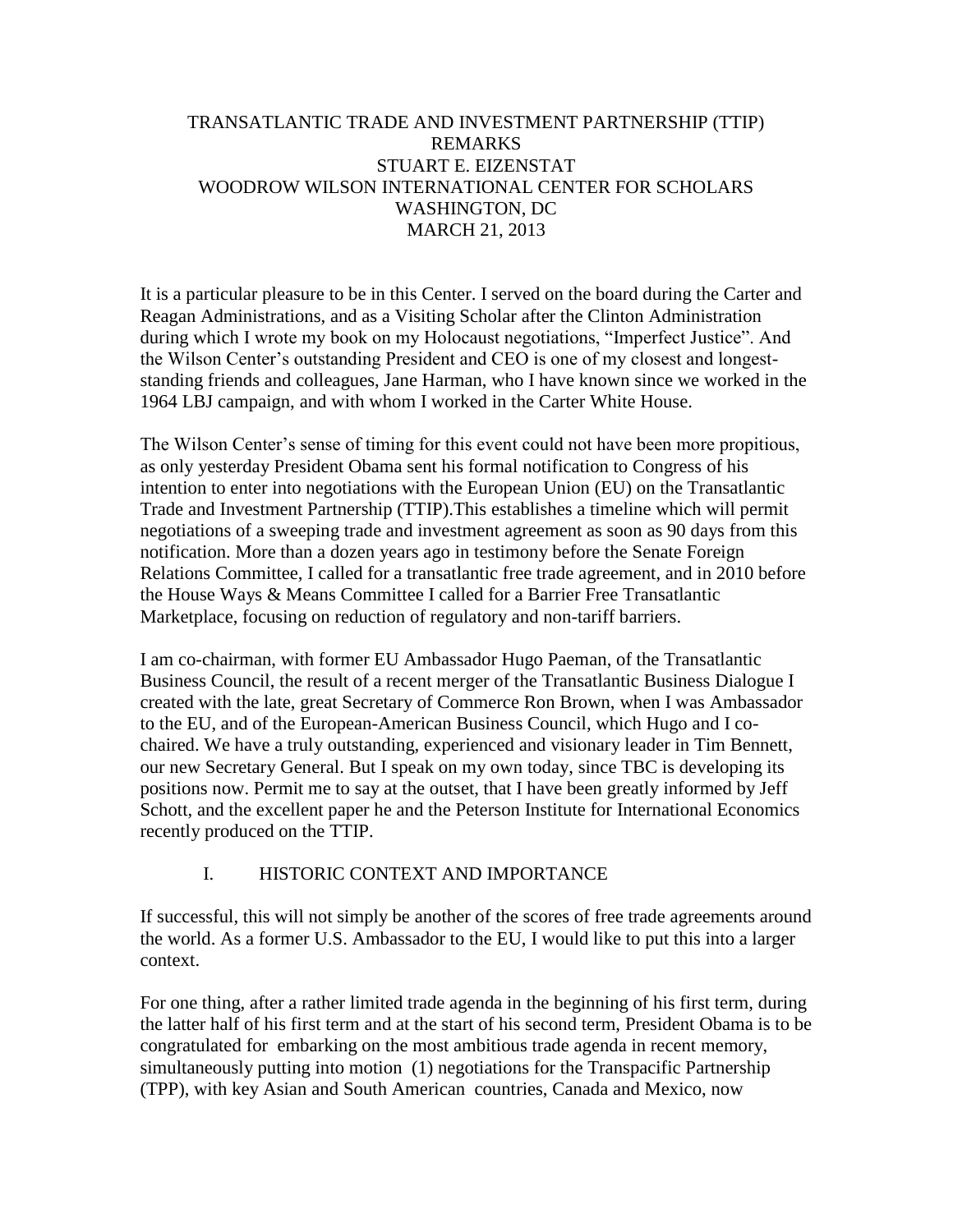including Japan; (2) the TTIP, thereby covering both the Asia-Pacific and transatlantic space; and (3) negotiations on the International Services Agreement and expansion of the Information Technology Agreement. The key person is making this happen is Michael Froman, the President's deputy national security adviser and key international economic adviser, to whom we owe a great debt of gratitude.

Concluding these initiatives, but in particular the TPP and TTIP, by the end of his term as President would be a legacy of enormous importance, and it is one that is likely to garner more bipartisan support than almost any other economic initiative, since the Republican Party has long been a supporter of free trade agreement. Because the EU nations have at least as high, if not higher, labor standards and environmental protections, the traditional opponents of free trade agreements, often part of the Democratic Party's base, are unlikely to oppose TTIP, as they have smaller bilateral or regional agreements with smaller, less developed countries. Moreover, unlike other trading relationships, US trade with the EU is largely balanced, with \$463 billion in US exports to the EU in 2012 and \$534 billion in imports from the EU countries.

In addition, there has never been a bilateral negotiation of this scope or dimension. The TTIP dwarfs any previous regional agreements. The EU and US together account for almost half of global output of goods and services and almost a third of global trade almost \$1 trillion annually. There is over \$3.5 trillion in two-way foreign direct investment between the US and the 27 EU countries. American companies invest more in Ireland than in China. In fact, 70% of job-creating foreign investment in the US is from Europe, and US exports to the EU support more than 2.2 million American jobs. EU affiliates in the US employ more than 3 million jobs.

Moreover, the comprehensive ambition of TTIP far exceeds any other bilateral, regional, or even multilateral agreement, covering the following areas set out by the US-EU High Level Working Group (HWLG) on Growth and Jobs: tariffs; services; investment reforms and protection; government procurement; WTO-plus rules on sanitary and phytosanitary issues (SPS); intellectual property rights; trade facilitation; competition policy; labor and environment.

But there is another unique dimension to transatlantic trade, and that is the high degree of integration across "the Pond". Intra-firm trade between US and EU parent companies and their subsidiaries account form some 40% of the trade between us. Annual transatlantic sales between foreign affiliates between the US and EU markets exceeds \$4 trillion per year.

I want to stress that far from undercutting the WTO multilateral trade regime, which has hopelessly stalled in the Doha Round after more than 9 years of fruitless negotiations, a successful TTIP can create positive pressures (See Uri Dadush, "Don't Buy the Hype on the Transatlantic Trade Deal", March 18, 2012, Carnegie Endowment for International Peace) on key countries to liberalize their own trade policies, and possibly shift their position on the Doha Round, for fear of being left behind. As Jeff Schott and Cathleen Cimino put it, "it could become a template for the stalled global trade talks in several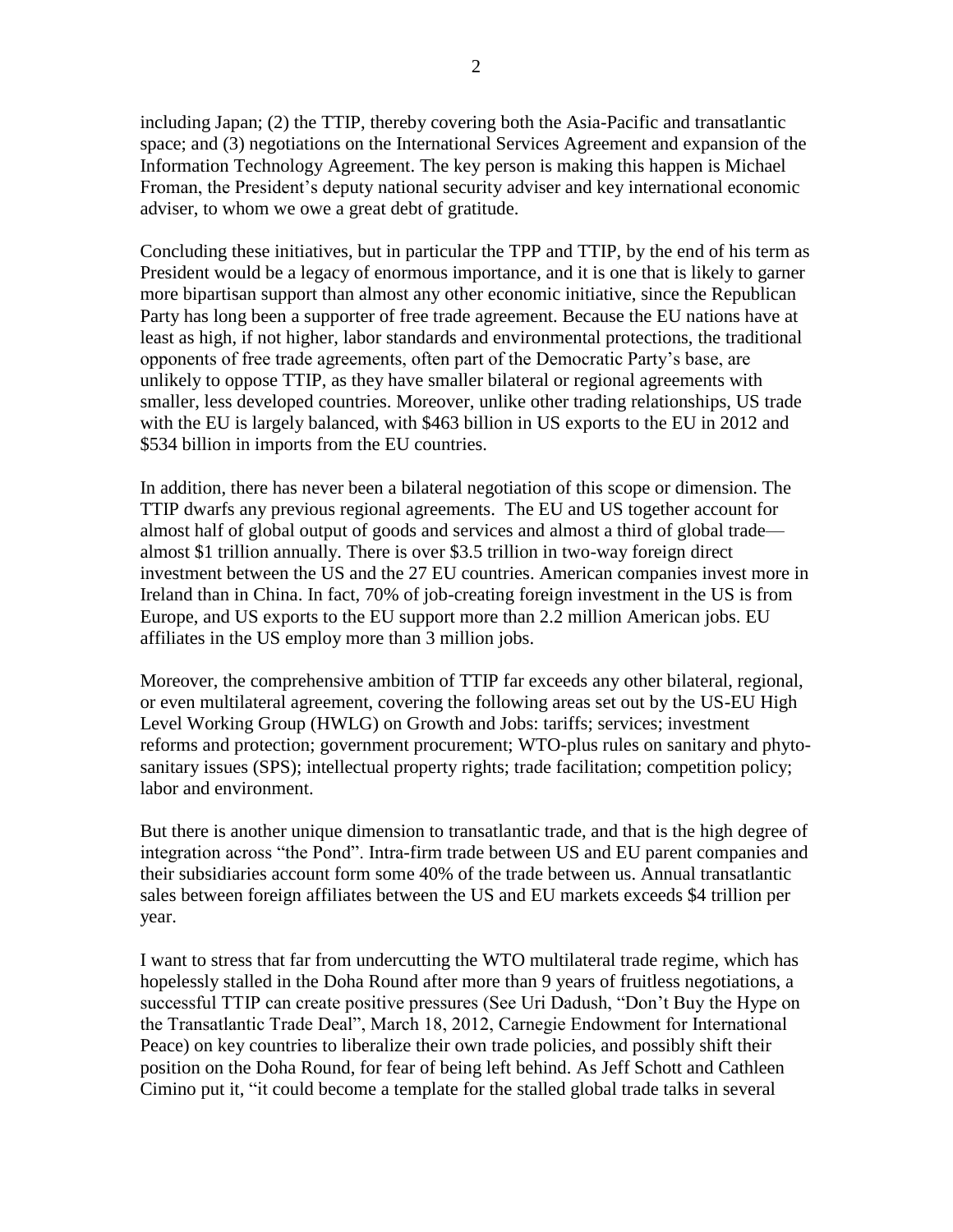difficult areas, from agriculture to cross-border rules on services, investment and regulations."

While the US is more advanced in our recovery, both sides of the Atlantic are suffering from sub-par economic and job growth, with high levels of unemployment. The TTIP is a deficit free stimulus to growth and jobs. Since 2006, US-EU trade has been growing at only an average annual rate of 3.8%. A successful TTIP can add anywhere from 0.5% to 1% gains in GDP in both the US and the EU. It can also set of template of common US-EU standards that the world will have to follow.

Last, the TTIP has major geo-political importance. At a time when many in Europe worry that America's "pivot" toward Asia will diminish our interest in Europe; at a time when the Euro-crisis and slow growth on the Continent have sapped optimism from European publics, the launch of this negotiation sends an important signal that America remains dedicated to Europe. It is critically important to reinvigorate the transatlantic relationship because it is the European nations with which we share core values of democracy, free speech, respect for human rights and the rule of law. Europe is our key ally as we face difficult global challenges, from nuclear threats from Iran to North Korea, from the Arab revolutions to climate change. Permit me to say without being hyperbolic that there are essentially two competing models of governance in the post-Communist world. One is the transatlantic model shared by many other countries, based upon democratic governance, with free peoples, free markets, and free trade; the other is autocratic governance, state-controlled or dominated economies, and managed trade. The TTIP is an opportunity to show the world that our model of governance can produce tangible gains for our people on both sides of the Atlantic and more broadly is the best model to meet the challenges of the  $21<sup>st</sup>$  century.

## II. BASIS FOR OPTIMISM: THE KEYS TO SUCCESS

The very ambition of the negotiations creates a daunting set of challenges for the US and EU. But there are several features which make it more manageable.

For one thing, we have a political commitment to success at the highest levels of the US and EU governments, with President Obama putting his prestige behind this by announcing it in his State of the Union address, and with the EU determined to tighten its relationship with the US at a time of great economic trauma and political upheaval.

Second, the TTIP negotiations will not begin from a dead start. The HWLG has been working for over a year and its interim report of June, 2012 and final report on February 11, 2013 set a framework for the talks, and committed the two parties to bridge gaps and differences. But more broadly, the US and EU agreed to make the foundation for the TTIP the most comprehensive tree trade agreement each side has entered— for the US the Korea-US FTA (KORUS-FTA) and for the EU the Korea-DU FTA (KOREU FTA).

As the Peterson Institute brilliantly analyzes, this means that the two pacts with Korea are similar in many respects and can be harmonized as a first order of business into a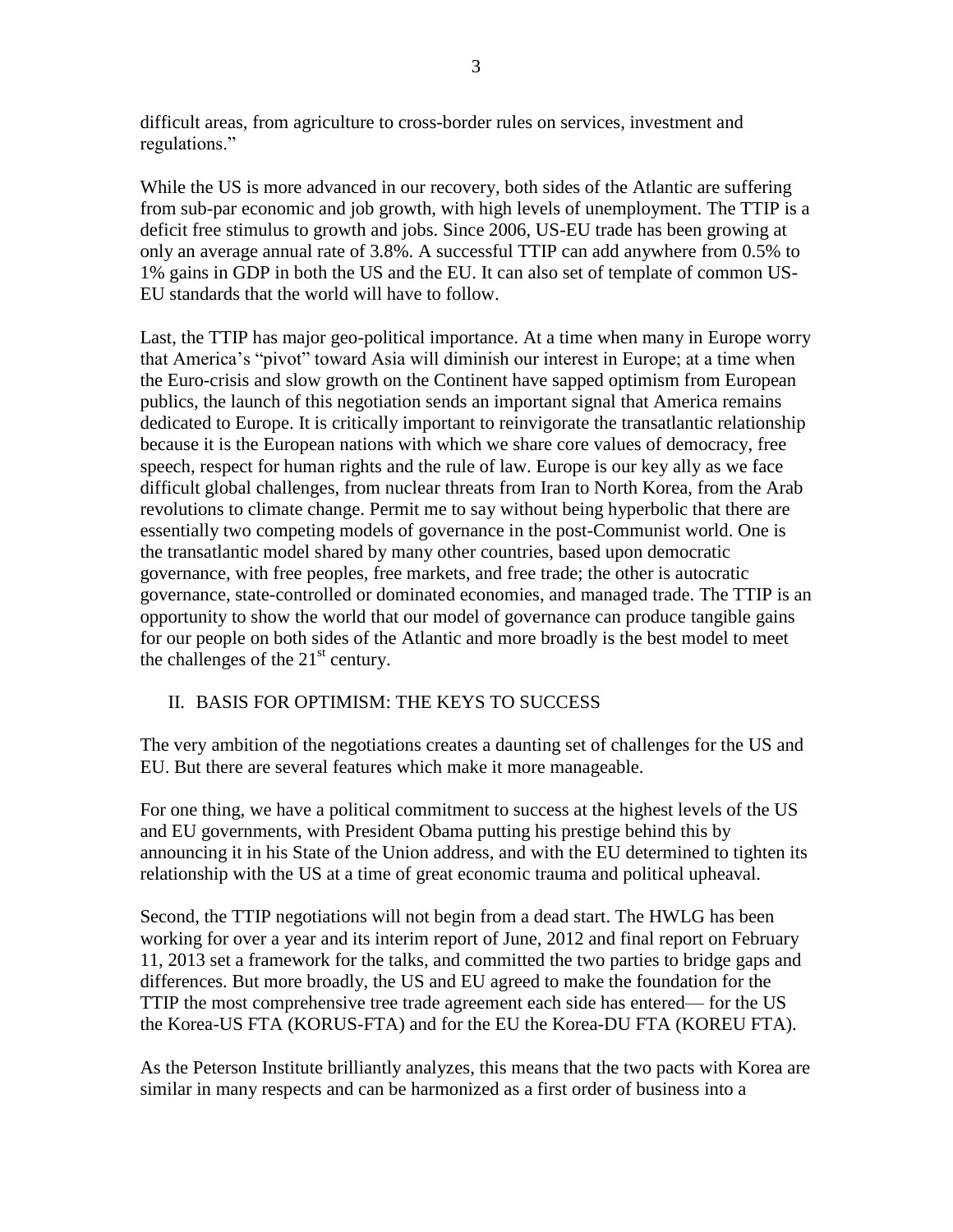workable framework agreement in fairly short order, giving each other what each gave to Korea; while there are differences, they are not insurmountable.

If, as is almost certain, the TPP negotiations finish first, this could also serve to grease the wheels for the TTIP, and raise the level of ambition reflected in a final TTIP agreement.

Third, contrary to many who dismiss as inconsequential the recommendation of the HLWG to "substantial elimination of tariffs upon entry into force and phasing out all but the most sensitive of tariffs within a short time frame", since tariffs only average around 3% between the US and EU, there is a large payoff because the volumes of trade is so enormous, that reducing even small tariff barriers can yield significant gains. A study by ECIPE (cited in the March 18, 2013 Peterson Institute report) finds that eliminating tariffs would boost EU exports by 7% and US exports by 8% within a few years. Also, by reducing input costs for EU and US companies integrated across the Atlantic, it will make them more competitive in global markets.

In fact, the tariffs on agricultural products are much higher, and even in the manufacturing sector, as Uri Dadush, former director of international trade at the World Bank has noted (Carnegie, March 18, 2013), there are high tariffs on some products, from automobiles to apparel. Substantial tariff elimination would provide as much benefit to US companies as the entire last deal on the table at Doha.

Fourth, both the US and EU are increasingly service-oriented economies, and there is a common commitment from the HLWG to "bind the highest level of liberalization that each has achieved in trade agreements to date". As the Peterson Institute notes, there will be hard work ahead to "open new market access opportunities and harmonize regulatory policies across different sectors like finance, insurance, and telecommunications". The ongoing plurilateral International Services Agreement, in which 21 WTO members, including the EU and US are participating, can offer an opportunity to schedule services commitments there (see Jeff Schott, Peterson Institute). The TBC companies strongly believe that financial services must be part of the TTIP negotiations to avoid regulatory fragmentation of EU and US financial services markets, which would frustrate efforts of international bodies such as the G20 and the Financial Stability Board.

Fifth, there is a solid foundation for progress on investment liberalization and protection given the commitment by both sides to base negotiations on the highest levels negotiated in FTAs to date.

Sixth, our TBC companies on both sides of the Atlantic are dedicated to support a strong IP chapter with positive commitments regarding patents, copyright, trade secrets, and other forms of intellectual property in the TTIP, since intellectual property remains essential to economic expansion, innovation and competitiveness. IP-intensive industries are linked to 35% of US GDP and nearly 30% of all US employment, and the EU is no less reliant. An IP agreement would also strengthen IP standards globally. The support of the transatlantic business community can help US and EU negotiators find common ground.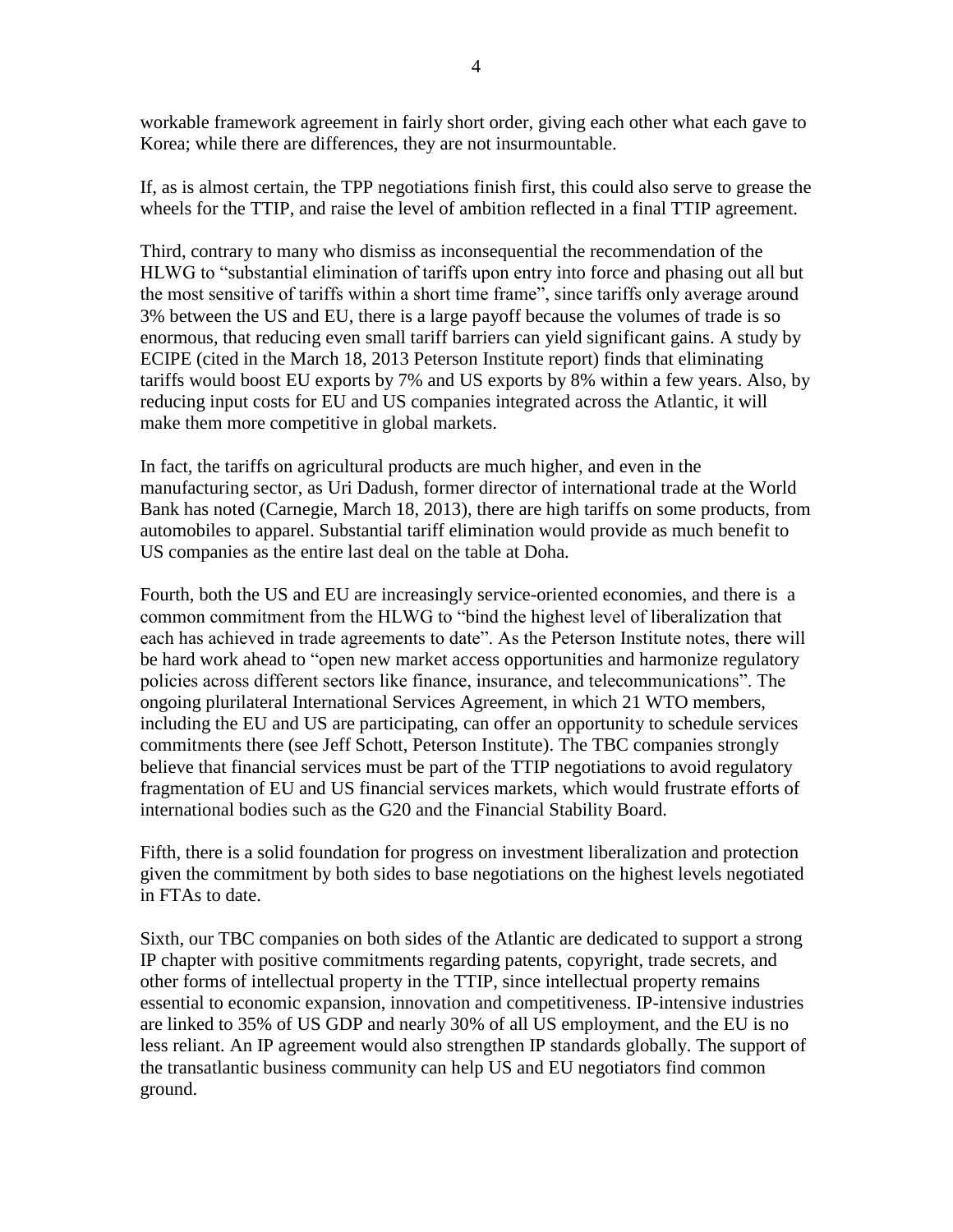Seventh, there is a potentially big payoff with opening up more government procurement opportunities to our respective companies, as the HLWG has pledged. Again, the respective Korea agreements offer a template. As the Peterson Institute recommends, the US should liberalize the federal "Buy American" preference as part of a broader effort to expanded coverage of federal and state/local procurement. The Government Procurement Agreement (GPA) only covers 3.2% of US government procurement (the EU has opened 15% of its government procurement market. So there is a great deal of room for mutually beneficial improvement.

Eighth, there is a common desire to develop rules and disciplines for state-owned enterprises (SOEs) to provide a fair and level playing field for both US and European companies who must face heavily government owned or controlled companies in global markets, and in their own.

## III. THE BIGGEST CHALLENGES

While the TTIP offers enormous potential benefits to our respective economies, no one should be under any illusion about the difficulties that lie ahead. With the best of intentions, the sheer breadth of issues, and the different approaches in several key areas, particularly on regulation, means that it will likely take several years to complete a truly comprehensive agreement.

First, each side has structural, political barriers that must be overcome. For the EU, as I saw personally in years of negotiations with the EU on a wide variety of subjects from trade to sanctions, negotiations with the European Commission must also take into account the particular interests of individual member states, especially in areas with the greatest potential benefit, like agricultural tariffs and regulations.

On the US side, while it is not necessary to launch the negotiations or to negotiate in the early stages, the absence of Trade Promotion Authority will make an agreement very difficult and perhaps impossible to conclude. The EU will not want to negotiate with the Obama Administration and then have to negotiate all over again with the Congress. The EU must have confidence that what it negotiates with the Administration will be accepted by Congress, and only Trade Promotion Authority can assure this. I feel certain the Administration will seek this sometime this year, and discussions are already underway between the Administration and Congressional leaders on trade, Chairman Baucus, Senator Hatch, Chairman Camp and Congressman Levin. When they do so, they should be advised to seek the broadest possible authority, to include the TPP, TTIP, International Services Agreement, Information Technology Agreement, other bilateral agreements, and even a future multinational WTO agreement. At the recent hearing in the Senate Finance Committee, leading Senators from Chairman Baucus to Ranking Member Senator Hatch seemed willing to supporting broad Fast Track Authority.

Second, agricultural issues are very difficult ones on both sides of the Atlantic. Geographical Indictors (GI) are especially difficult on the EU side. I know from my own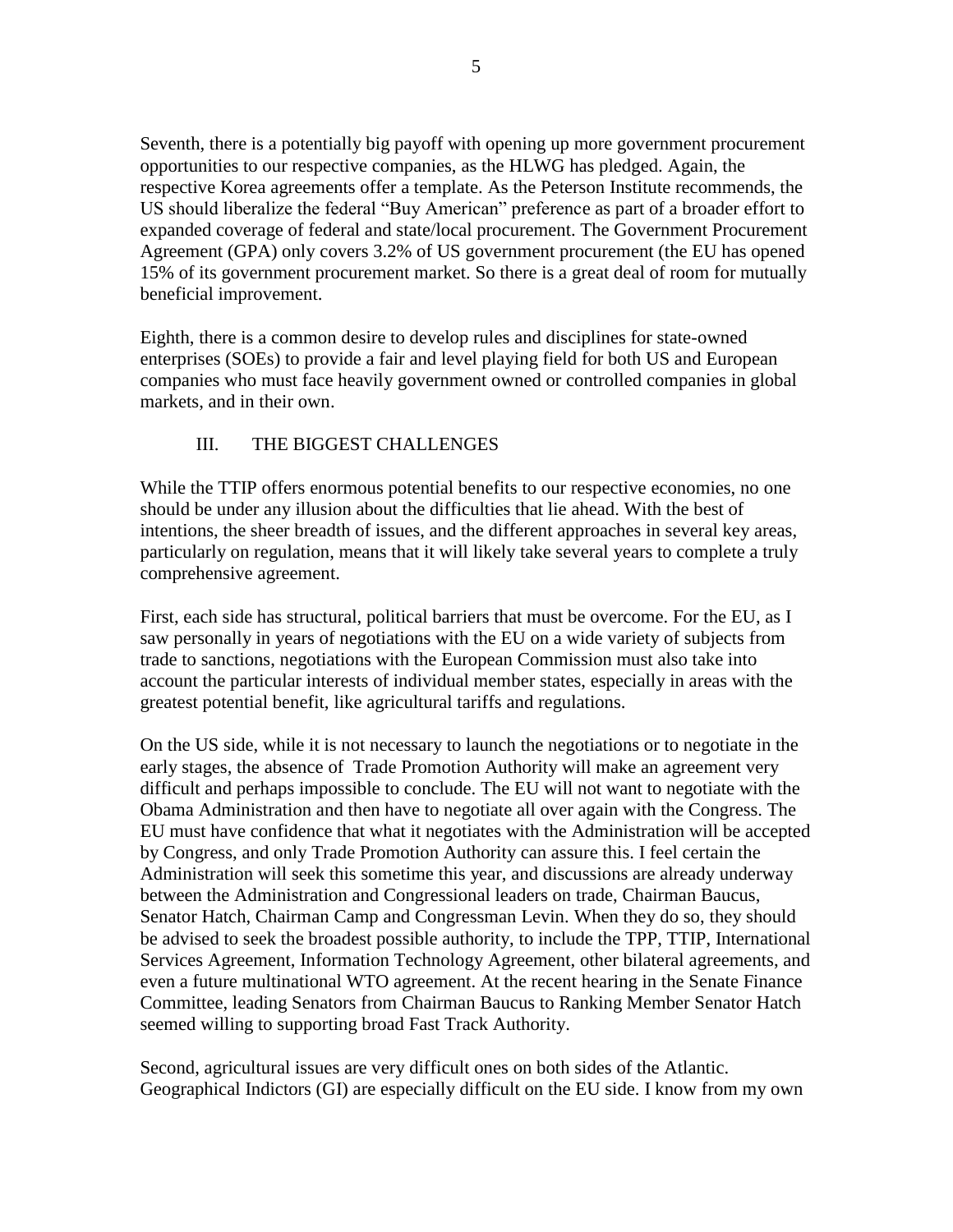experience as US Ambassador to the EU how politically charges the Common Agricultural Policy (CAP) is and how large a percentage of the overall EU budget goes in this area. But even here there are grounds for optimism:

- There was a tentative EU-US accord in the Doha Round on eliminating farm export subsidies.
- $\blacksquare$  --On domestic agricultural subsidies, these have been significantly reduced in recent years under budget pressures to lower spending; as the Peterson Institute recommends, temporary ceilings on domestic subsidies both overall and by product sector would help ease budget pressures and stimulate the WTO talks.
- $\blacksquare$  The EU has moved away from the product based domestic subsidies during my tenure as US Ambassador to income support for European farmers, which is expensive and unrelated to production, but is not trade distorting.
- If the EU and US can agree on agricultural subsidy reductions, this can apply bilaterally, but can then be taken to the WTO for multilateral agreement, which is not granted, means third countries would be at a competitive disadvantage for their agricultural products.
- With commodity prices high, US subsidies are less costly now.

Third, the biggest potential benefit to a TTIP is in the area of regulation. In 2009, the EU estimate that aligning and rationalizing transatlantic non-tariff measure would bring a gain of \$158 billion in additional GDP and additional 2% in exports to the US, and it estimated the US would gain over 450 billion in annual GDP and a full 6% more in annual exports to the EU in electrical goods, chemicals, pharmaceuticals, financial services and insurance.

There are sharply divergent regulatory approaches, with the EU employing the "precautionary principle", opposing GMO products, using less science-based, risk-based regulation than the US, and having no EU counterpart to the US Administrative Procedures Act. The Sanitary and Phyto-sanitary measures are particularly challenging.

In the 1990s, during the Clinton Administration, after the signing of the New Transatlantic Agreement of 1995 and the creation of the Transatlantic Business Dialogue (TABD), there was a burst of activity to negotiate Mutual Recognition Agreements. We negotiated a few in the Clinton years and only one was done in the Bush Administration. But doing these on a sector-by-sector basis is time consuming, with small payoffs. US regulatory agencies do not have a global view and respond to domestic mandates and congressional oversight. I vividly remember a meeting in the EOB with the Food and Drug Administration to try to implement the notion of "tested once, tested in both markets". But the FDA refused to agree that the testing labs in every member state were up to their standards. In the biotech area, in 2011, the EU approved "only six biotech products with an average approval time of 57 months" (Peterson report).

In fact, we should have confidence in the  $21<sup>st</sup>$  century that the regulatory standards in both the EU and US are adequate to protect our publics and should be accepted, for example with GAAP and International Accounting Standards, both of which adequately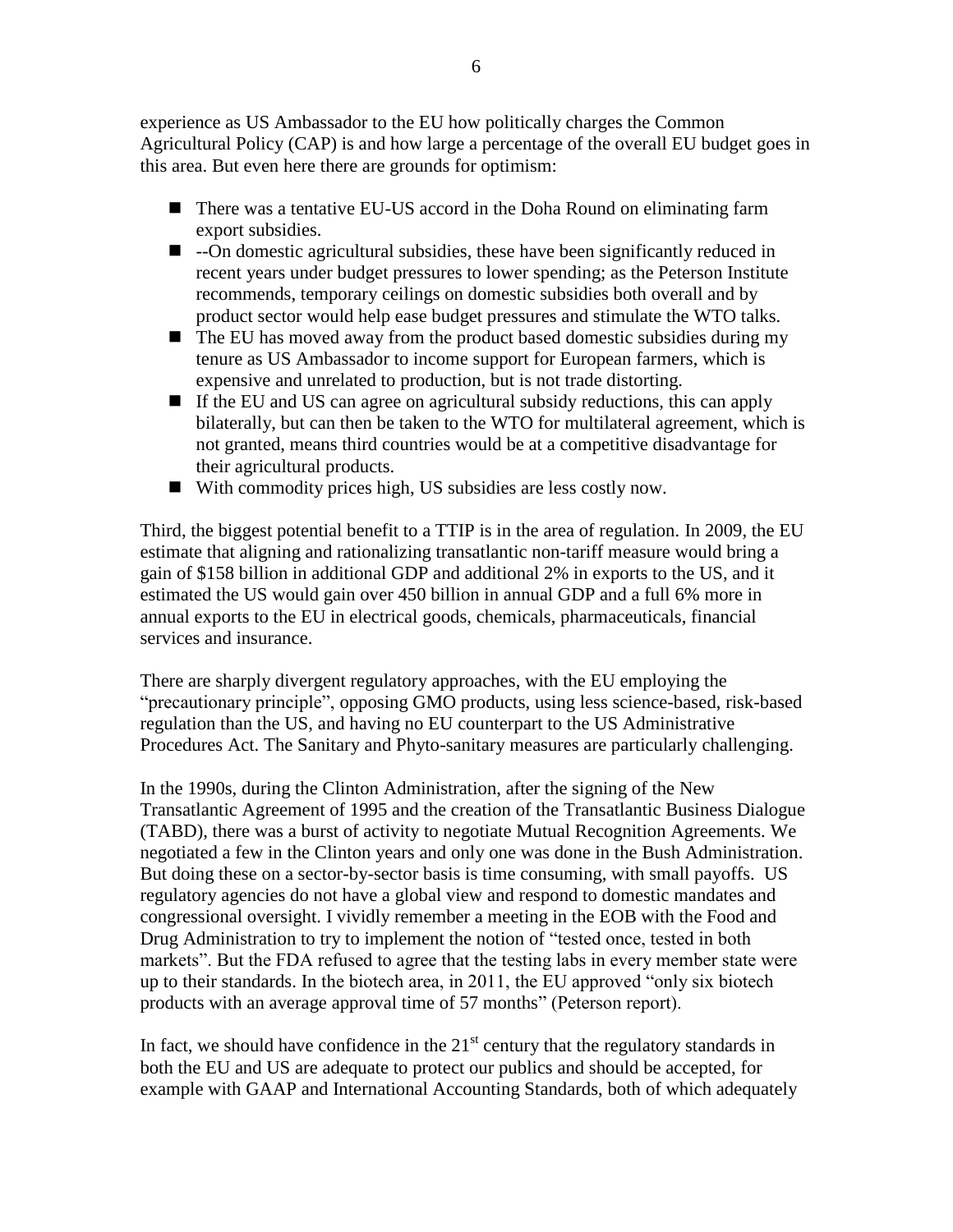protect investors, without requiring costly reconciliations by corporations. The Common Market operates on the basis of mutual recognition of the member states' varying regulations. Mutual recognition is a sounder basis for regulatory cooperation than actual harmonization. In general, TBC and its predecessor TABD generally would like to see agreement on common processes, approaches and mandates for regulatory agencies, subfederal entities in the US and member states as much as possible, and, critically important, to make the regulatory processes as open and transparent as possible. It is unlikely all regulatory issues can be resolved during the initial negotiations, and this should not preclude closing a TTIP agreement. What is important is progress in reducing regulatory dissonance, duplication, and contradictory regulations, and mechanisms for continuing work on regulatory issues. As a practical matter, I suggest the following

-- Strengthen the High Level Transatlantic Regulatory Council of key US and EU regulators to develop common approaches to regulation, with an overarching Framework Regulatory Accord, that would embody many of the principles of transparency embodied in the Administrative Procedures Act;

--Find areas where identical standards can be adopted, for example in the automobile area where the European and American industries are so deeply integrated that common safety standards can be adopted, e.g. on bumpers for safety, where BMW must have different standards for its cars manufactured in Germany compared to those made in its plant in South Carolina.

--Adoption of the principle wherever possible to "tested once, tested in both markets", even if it is to each other's standards rather than one standard.

-- A transatlantic impact statement for all regulations over a certain economic impact, with notice to the other side, and opportunity to comment;

-- Agreement on common regulatory standards, like sound science-based approaches, and using the least costly alternative to achieve the desired result;

--As TABD suggested last fall to the HLWG a "harmonized legislative framework to recognize and adopt international standards, not limited to just those developed by ISO, ITU, and IEC but any international body that meets the criteria set forth by the WTO Committee on Technical Barriers to Trade."

-- Interoperability of product standards that will work equally on both sides of the agreements.

-- Develop of common EU-US standards on major new products, where there are no legacy issues, such as Internet-based products and services.

There will not be perfection in this area, but there is great room for progress. Indeed, there has been progress. The EU has begun to approve GMO products at a rate Hiddo Houben, head of trade policy at the EU Delegation to the EU, indicated is one every two to three months, reducing the large backlog. And there have already been some confidence building steps taken on SPS regulations, for example on the use of lactic acid on imported beef from the US, which indicates that progress toward reducing regulatory barriers is possible.

IV. CONCLUSION